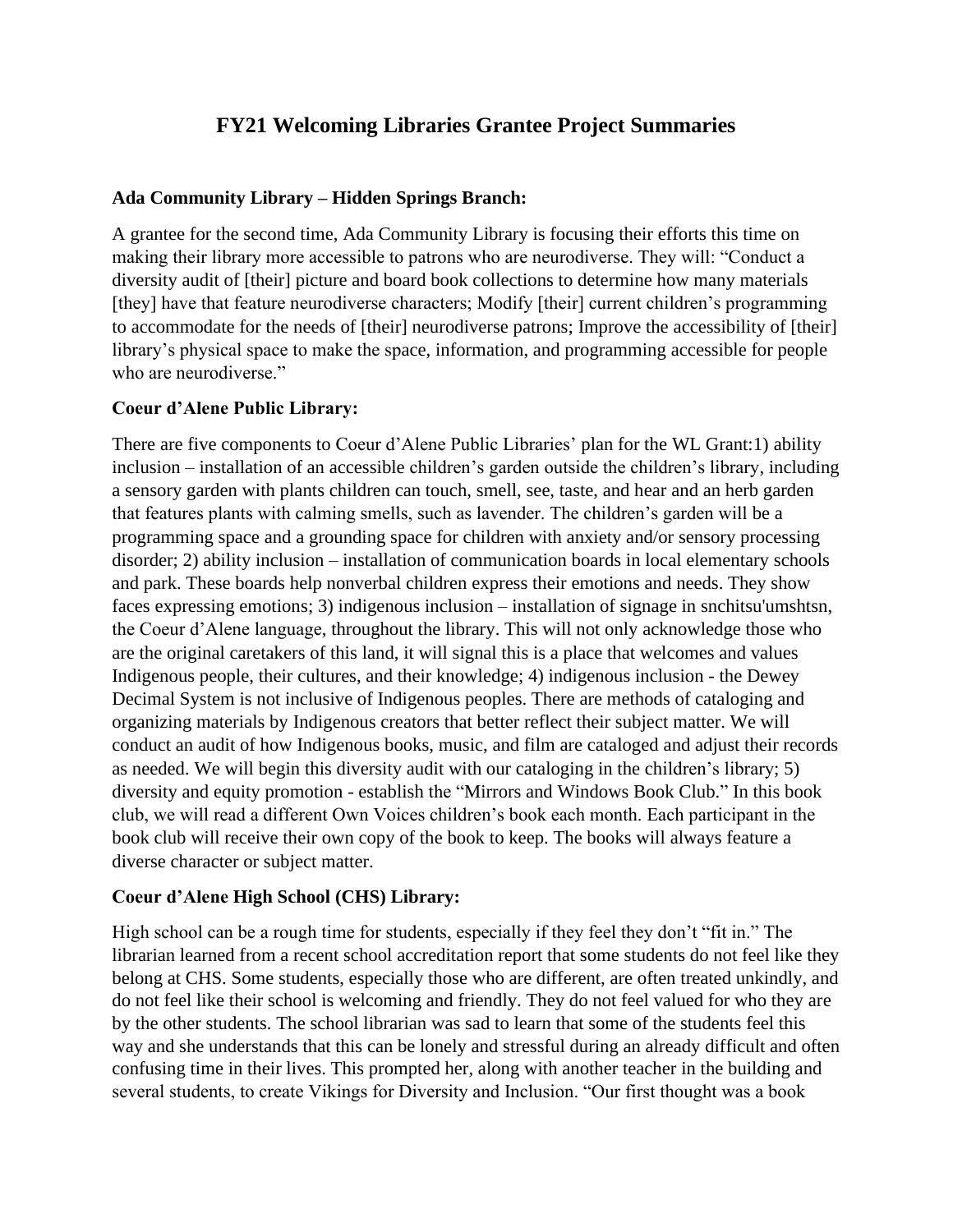club for our students and staff, and this is where we will begin." "We'd like the students to take ownership of this club, so we will take their input into consideration as we move forward." The library "will use books on different diverse topics to help our students see life from other points of view, include adult guest speakers who have experienced what our students are experiencing and can offer advice and support, include our district mental health specialists for support and to provide resources for our students, and partner with our public library who already has a Rainbow Club. They will attend our meetings and we hope to unite our community youth outside of our school." The librarian and her teacher and public library partners are looking forward to the professional development piece, which will guide and improve their leadership skills.

# **Glenns Ferry Public Library:**

Through a WL Grant, the Glenns Ferry Public Library (GFPL) will conduct a community assessment with a special focus on "the kids who needs are not currently being met" by the library. Previous community feedback/requests lead the librarian to believe that sensory materials and storytime programming for children with sensory processing disorders may rise to the top of the needs list after the assessment is complete. Assessment results will also help guide GFPL "design [their] new space [that] will be focused on non-traditional learning opportunities."

### **Gooding Public Library:**

"We have recently conducted a community audit of needs and of our collection. In doing these audits we determined that we need a more diversified collection. We will be working with partners and asking for their input as we update our collection of books and music. We will be modifying our story times to include more diverse books, music, and special guests as part of our programming. These guests will come from many different backgrounds, beliefs, and cultures. Staff members will take two classes/webinars on diversity and inclusion. It will also be a focus of a staff meeting."

# **I.B. Perrine Elementary Library:**

The I.B. Perrine Elementary Library will focus on creating or modifying current children's programming in their school library to better meet the needs of students at her school who have limited vision, who are on the autism spectrum, or students with a sensory processing disorder. The librarians' focus will be on purchasing specialized equipment for these students to enhance their library visit experience.

# **Lewiston City Library:**

With their second WL Grant, Lewiston City Library will continue working on their ongoing goal to develop a sensory friendly meeting room to better serve children 0-18 that are living with disabilities. "We have partnered with the Green Apple Project, a non-profit group that supports children and their families living with autism. Together, we have surveyed parents, caregivers, and Intervention Specialists on what they would like to see added to the sensory friendly meeting room. We are eager to continue this work as we have found that there are not enough sufficient public facilities available in our area for families and caregivers to bring children living with unique abilities. The sensory friendly meeting room is used daily by families and caregivers and